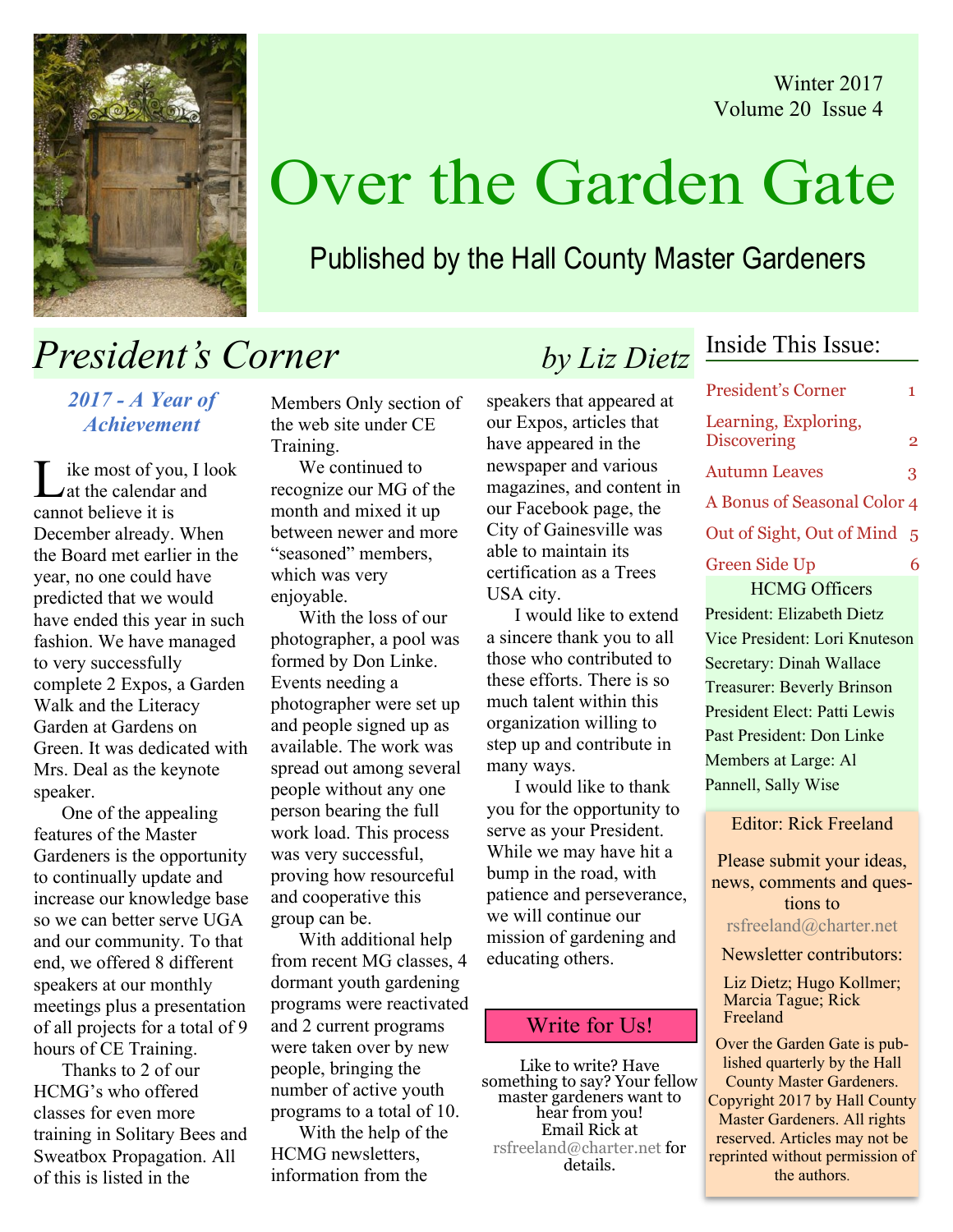## Learning, Exploring, Discovering by Don Linke

 $\sum$  hile it is always nice to relax in the garden and maybe do a little weeding or just enjoy what you have created, sometimes it's nice to be surprised by something different. I love irises, and secretly want to have an iris that will bloom in each month of the year.



Iris unguicularis

This summer I was listening to the Director of the JC Raulston Arboretum in North Carolina, who mentioned that they were running a trial on an iris that blooms from November through April. After his talk, I asked him for the exact name of the iris and started searching for a vendor.

The real point here isn't that there is a winter- blooming iris, but how I learned of it. It was at the 2017 Georgia Master Gardener Conference, just down the road in Buford. We all enjoy

learning and these conferences are a great way to expand our knowledge of gardening while interacting with other Master Gardener Groups. The day before the actual conference there were workshops that shared ideas for retention, finance, and project management. While that sounds a bit "boardie," it was a great method for sharing ideas, what works and what doesn't work in different groups.

Back to the real fun. On the workshop day, the past president of the NE Georgia Orchid Society shared a great potting secret. As you probably already know, and I have demonstrated at home, orchids love a humid environment, but not wet roots. The past president demonstrated how he uses polystyrene pellets, (real polystyrene, not the biodegradable kind) to fill the bottom of his orchid pot. He fills it almost two-thirds full, places the orchid on

the pellets and then covers the roots with sphagnum moss. He has had great success with this method, and after three months, even my orchids are surviving.

So, what I am really suggesting is to go on an adventure.

The Georgia Native Plant Society has a wonderful annual symposium focused on the vital need to increase the use of native plants in all our landscapes.

If you look, there is probably an organization for every



For a nominal fee you can join a larger group of Master Gardeners – or a group focused on a certain plant, like Camellias.

The American Camellia Society is headquartered just south of Macon at Fort Valley, GA and they have an entire garden focused on camellias. Who can resist the beauty of camellias in bloom?

type of plant in your yard. I'm planning to add a rock garden and – you guessed it – there is a North American Rock Garden Society, but the local organization is near Raleigh, NC.

Bottom line: take a walk on the wild side and expand your gardening horizon by attending meetings of new organizations. Then share with us what you have learned.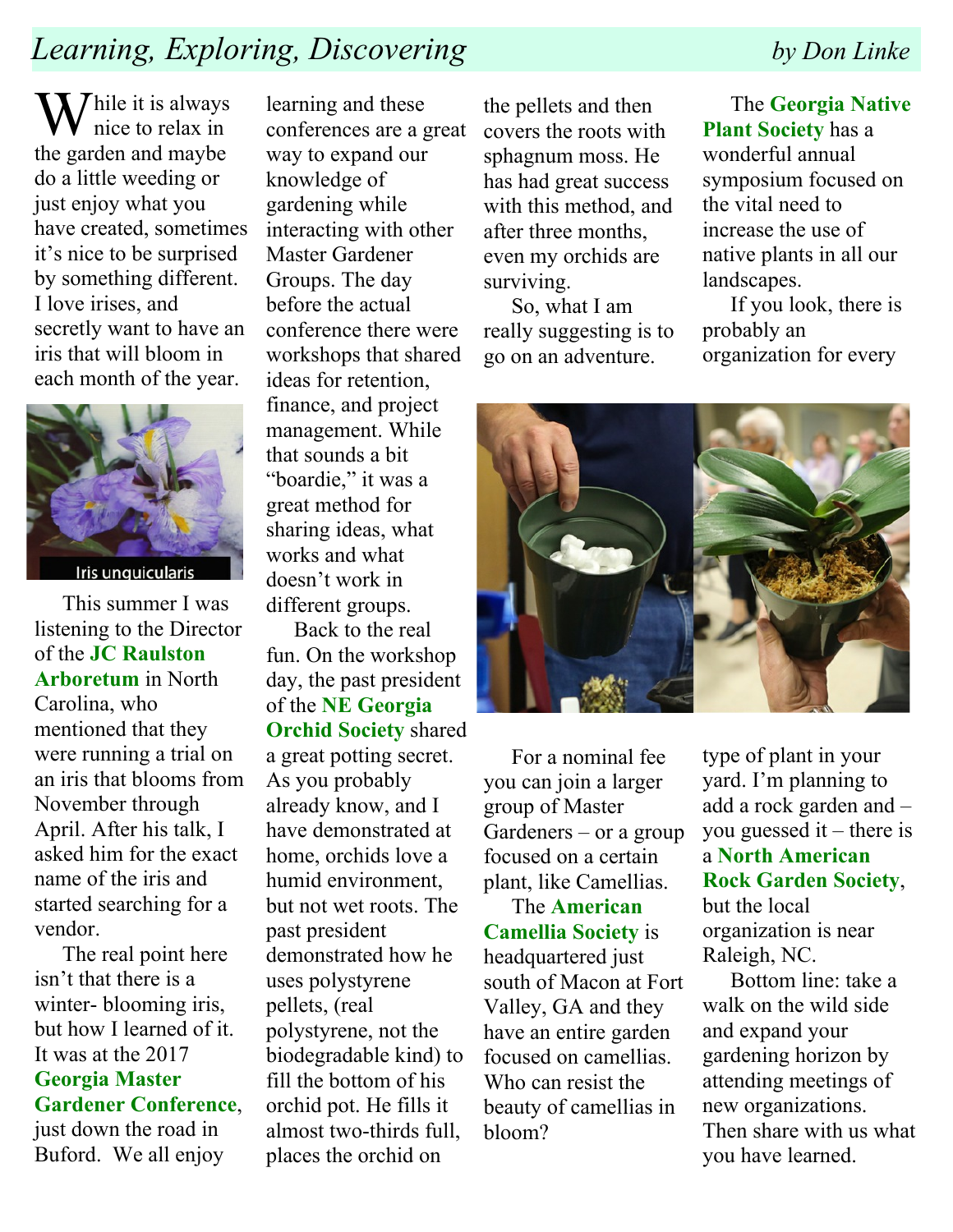### Autumn Leaves by Rachel Schneider

 $\sum$  *J*ell, the beautiful colors of fall have almost disappeared and the annual task of tidying our lawns, shrub and flower beds is well underway. If you are blessed with an abundance of trees in your yard it may seem like an endless task of raking, blowing, mulching or otherwise moving these leaves. especially if you have oaks, hornbeams or beech trees in your yard. These species and a few others, have marcescent leaves, the term used to describe leaves that hang on long after other deciduous trees have shed theirs. These marcescent leaves will keep falling well into winter and even spring. when expanding buds push them off.

All trees shed leaves, even evergreens. However, conifers and other evergreens only give the appearance of keeping their leaves all year because they do not shed them all at once, and they keep them for more than one year. The advantage is that photosynthesis can occur longer and nutrient loss is reduced.

So, why do leaves fall? Leaf drop is simply an adaptation to allow trees to better adapt to environmental conditions. Leaf drop benefits deciduous trees by reducing water loss and frost damage while allowing the tree to develop leaves that can use sunlight more efficiently during warmer seasons.

the leaves before the abscission layer is formed and the dry, brittle leaves snap in the wind.

Marcescence (leaf retention) is more common in smaller trees and on lower branches of large trees.

There are many theories to explain this. One is that being in the shadows of larger trees



As autumn begins, photosynthesis slows. The veins that carry nutrients and water to the leaves slowly close, forming an abscission layer that detaches the leaf and allows it to fall.

Abscission layers sometimes do not completely form until spring. Disease, insects or a freeze can also kill

and higher branches slow the abscission process. Another claims that marcescence is a defense against browsing animals like deer. Marcescent leaves conceal buds, making it more difficult for deer to nip the twigs; plus, dry brittle leaves are not as tasty.

Scientists also theorize that marcescence is an adaptation of trees growing on dry, infertile sites, where you often find oaks and beech out-competing other species. Leaves on the ground decompose quickly and by spring many of the nutrients have leached away. Marcescent leaves fall in the spring to "feed" the trees before the next growing season, at a time they need nutrients the most.

Enjoy the holiday season, but pause to thank Dear ole Eve, the Mother of the human race, who always wore her leaves in their prim and proper place. And thank Dear ole Adam, Father of us all, who somehow knew just what to do when the leaves began to fall.

## What the Heck? Chelate

A complex organic substance holding micro-nutrients, (usually iron), in a form plants can absorb. For example, iron chelates can help cure chlorosis.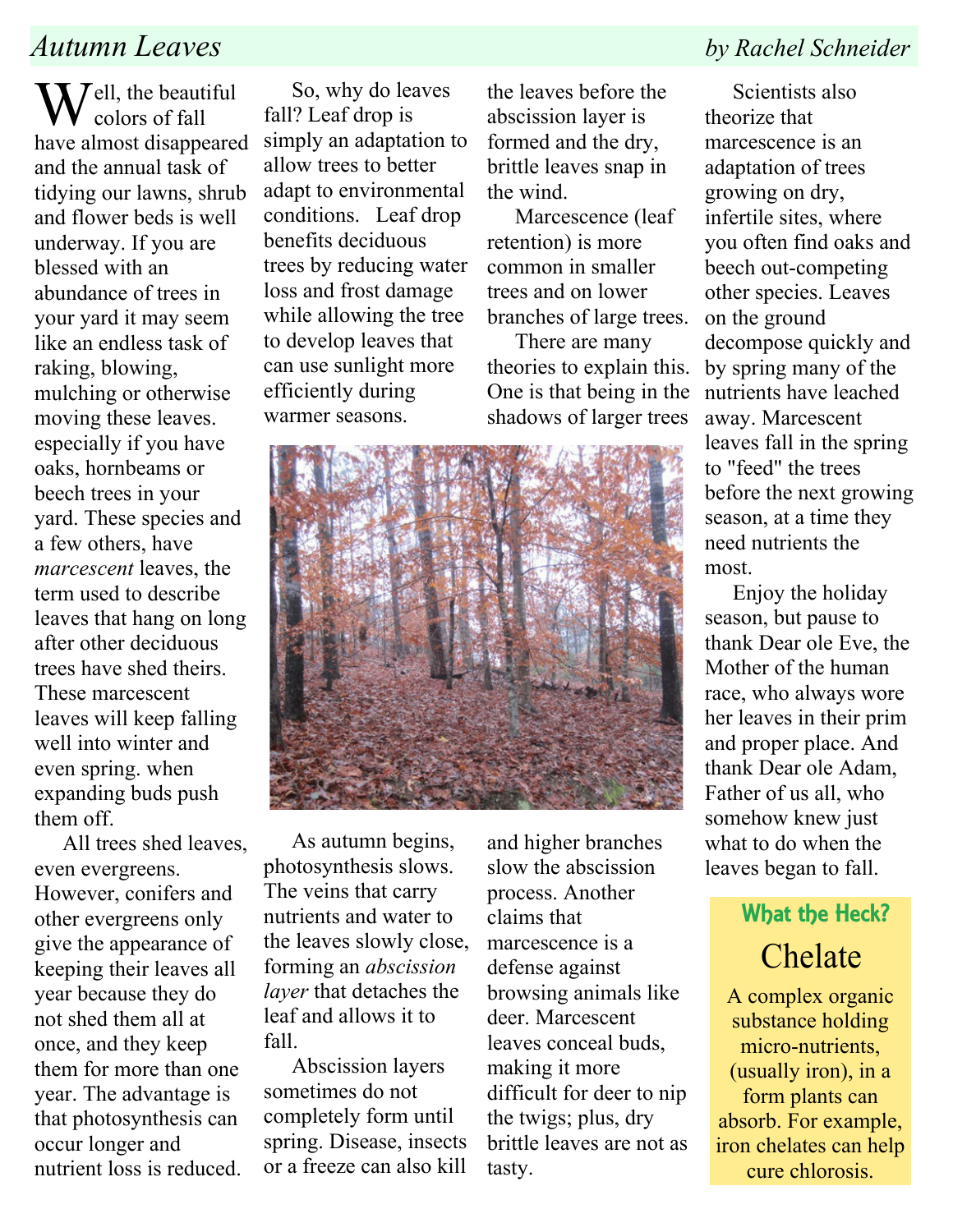## A Bonus of Seasonal Color by Hugo Kollmer

 $\Gamma$  outhern gardeners  $\sum$  are blessed to have a large selection of flowering woody ornamentals with a wide array of flowers, in a myriad of shapes, sizes and colors suitable for our home landscapes. Among these are several which go on to grace us with awesome fall color. Some of the best include:

#### Red Chokeberry (Aronia arbutifolia)

In spring this small tree bears very fragrant white blossoms. In addition to colorful fruit, liked by birds, it produces brilliant redorange fall foliage.



Stewarita Fall Color

### Stewartia (stewartia pseudocamellia)

This small multi stemmed tree bears beautiful white camellia shaped spring blossoms and fall foliage with festive shades of orange red and burgundy.



Stewarita Bloom

American Yellowwood - (Cladrastis kentukea) -

This medium-size tree bears long panicles of fragrant white spring flowers. In the fall its foliage turns bright golden yellow.

#### Japanese Snowball

Viburnum (Viburnum plicatum)

With clusters of baseball size white blossoms, this shrub makes an outstanding spring landscape specimen, while its bronze, reddish and purple fall foliage are a magnet to the eye.

#### **Serviceberry**

#### (Amelanchier arborea)

Its clusters of slightly fragrant white flowers are a harbinger of spring. Cultivars such as Autumn Brilliance produce striking orange/red fall foliage and edible fruit.



Fothergilla Leaf Color

### Fothergilla (Fothergilla spp. x major)

A shrub with white bottle brush shaped, honey scented, springtime flowers with warm shades of gold and orange fall foliage.



Fothergilla Bloom

### Virginia Sweetspire (Itea virginica)

This medium size shrub boasts fragrant spring time white blossoms and rich purple/red autumn leaves.

#### Oakleaf Hydrangea (Hydrangea arborescens)

Its numerous cultivars produce white blooms with pink hues. All produce spectacular fall foliage, most with

shades of red, purple and orange.



Enkianthus Fall Color

### Enkianthus (Enkianthus companulatus)

Depending on the variety, the beautiful striped, bell shaped, flowers on this medium-size shrub range from white to red. Its fall foliage is in shades of red, orange and purple.



Enkianthus

Research soil and habitat preferences before you purchase any of these plants. None will perform well in other than well drained soil.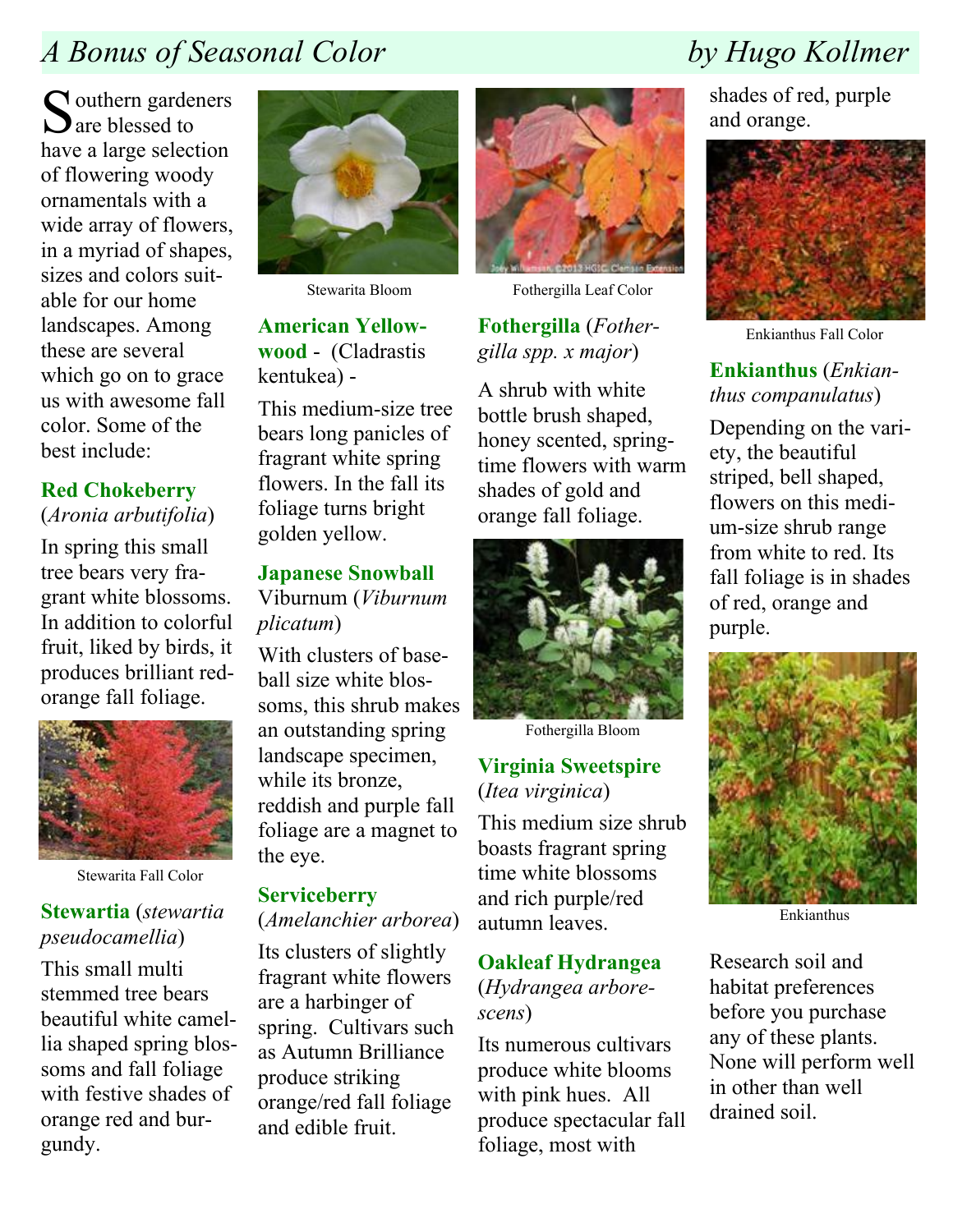## Out of Sight, Out of Mind by Marcia Tague

**Tutualism:** two  $\mathbf{U}$  dissimilar organisms living together in close union for the benefit of each; aka a symbiotic relationship.

We could cite many obvious examples of this in nature, like pollinators and pollen. Or plants releasing oxygen for us, while we exhale carbon dioxide for them.

But plants are hidden partners in another little-known symbiotic relationship.

Via photosynthesis, plants produce their own food. But they have difficulty absorbing some essential nutrients like nitrogen, phosphorus, potassium, and iron through their roots. Enter: mycorrhizal fungus!

The mycorrhizal hyphae, threadlike structures of the fungus, infiltrate the soil around the roots, easing between soil particles, rocks, and crevices. They grab those elusive nutrients, and pass them back to the plant. In exchange, mycor-

rhizae receive carbs/sugars. Ten to twenty percent of the sugars that the plant produces through photosynthesis are absorbed by mycorrhizae.

This transfer of nutrients can be accomplished externally or internally.

colonize the cortical cells of the roots of vascular plants. The hyphae extend out into the soil to access nutrients and water. This is the most common type, growing into the roots of green leafy plants and commerciallygrown plants.



Ectotrophic mycorrhizae form a layer on the outside of smaller roots; this type lives only on the roots of conifers and forest trees. They can link together groups of trees, acting like a "wood-wide-web"! (We botany geeks think that is really cool!)

Endotrophic mycorrhizae penetrate and

Thanks to the web of hyphae (mycelium) that is formed, plants benefit greatly from their mutualistic relationship with mycorrhizal fungi. The surface area around the roots is greatly increased, allowing greater access to nutrients, protection from pathogens and toxins, and, importantly,

access to water during dry periods.

Fungi are already present in an established garden soil but in winter, the plant and mycorrhizae partnership still needs to be promoted. In winter leave some live plants, even weeds, for the fungi to inhabit. In other seasons, till the garden only very lightly; it's actually best to leave soil undisturbed so the clumps of mycorrhizae aren't broken up or suppressed.

Avoid pesticides, and when using fertilizer, choose one with low phosphorus since excessive phosphorus is harmful to mycorrhizae. In areas where soil has been disturbed and depleted, newlyplanted trees, shrubs, and seeds treated with an inoculum of mycorrhizae will get a strong, healthy start towards mutualism.

Isn't it cool that all of this trading of resources is going on out of site on buried pathways right beneath our feet? For we who are botany geeks, the answer to that is a resounding "yes"!